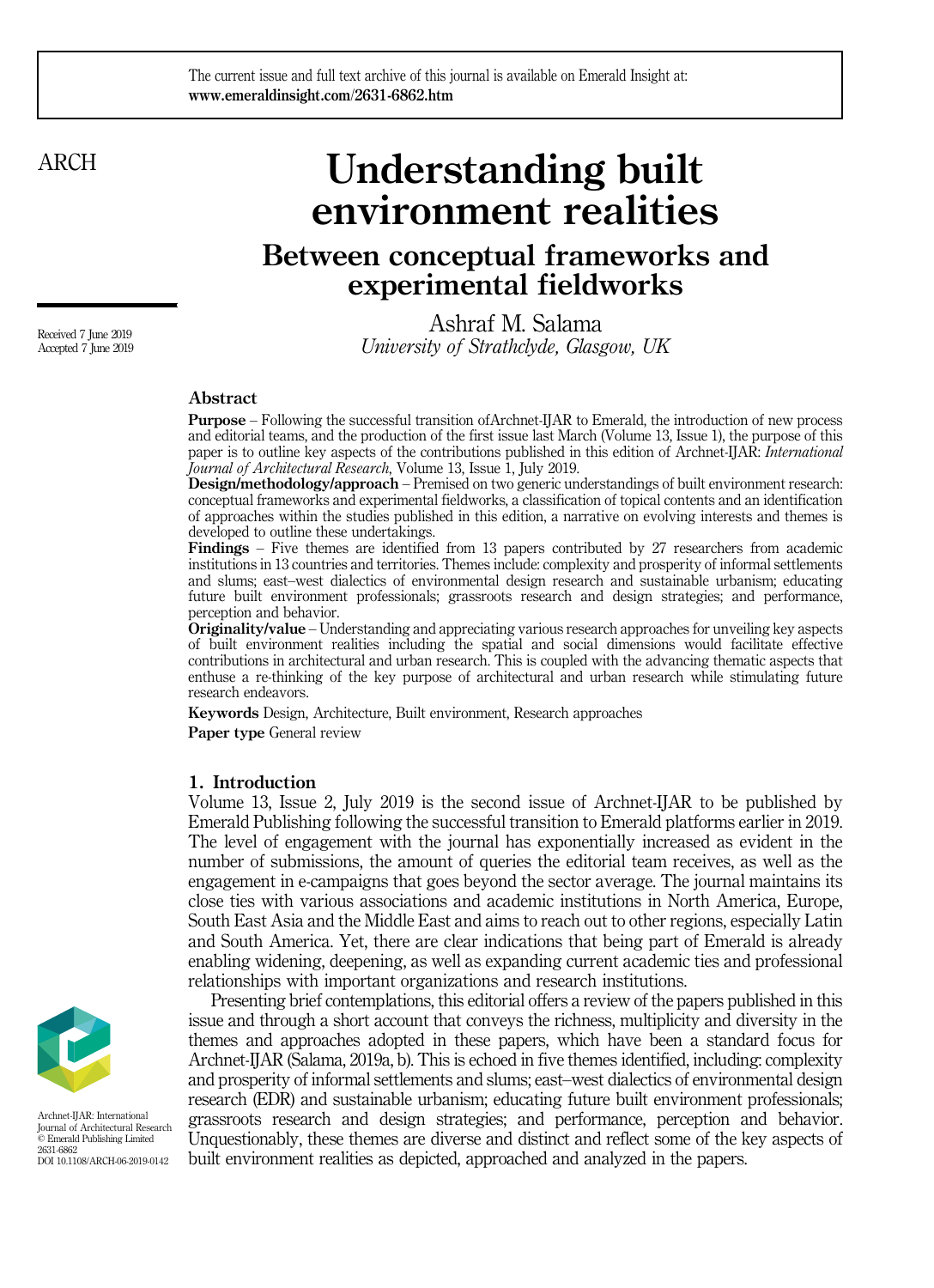#### 2. Five themes for understanding built environment realities

Notions of plurality and diversity in architectural and urban research have been discussed in earlier editorials (Salama, 2017, 2018). However, this edition uncovers the way in which these aspects remain vital to the central emphasis and drive of the journal. In total, 13 papers shape the content of this issue in addition to this editorial. They come from 27 scholars and academics of universities and higher education institutions in 13 countries and regions that include: Australia; Bahrain; Belgium; Denmark; Egypt; Japan; Malaysia; Russia; Sultanate of Oman; Turkey; Turkish Cyprus; UK; and USA. Notably, the range of topics discussed in the papers demonstrates how the journal sustains its full commitment to cover issues of interest to the global academic and professional community while underscoring its position and essence as a global arena for showcasing contemporary research in architecture and urbanism.

#### Theme 1: complexity and prosperity of informal settlements and slums

Two contributions represent an articulation of this theme (Pojani, 2019; Abubakar et al., 2019). On the one hand, Pojani (2019) argues that despite the substantial amount of research addressing informal settlements, there is a lack of studies of the urban form of these settlements. She develops a conceptual framework that considers various aspects of informality including the spatial and social dimensions. In essence, her work enables a better understanding of the potential implementation of sustainable strategies to improve informal settlements while attempting to address professional urban designers with respect to learning from contemporary vernacular settings.

On the other hand, based on the complexity and the continuously changing dynamics of slums and prosperity, viewed as two separate phenomena, Abubakar *et al.* (2019) propose an approach to frame slums within the perspective of prosperity by establishing the salient influential and effective links between them to develop possible intervention strategies according to patterns of change in both slums and the wider city developments. The agenda they propose integrates contextual and temporal urban complexities while having the potential to enhance urban practices that enable controlling the growth of slums.

#### Theme 2: east–west dialectics of environmental design research and sustainable urbanism

East–west exchange of ideas, theories and impact have been an issue of interest in architectural and urban discourse. Implicitly and explicitly, three papers in this edition appear to expand the discussion on this theme (Kiyanenko, 2019; El-Kholei, 2019; Abdelwahab, 2019). The work of Kiyanenko (2019) establishes a comparative scientometric study that examines how the academic culture of the global west plays a unique role in the development of knowledge within the field of EDR and the way in which it has impacted Russian architectural discourse.

El-Kholei (2019) develops a framework, which attempts to contextualize sustainable development in the Arabian city while considering aspects of history, culture, and religion. El-Kholei utilizes Ibn Khaldun's writings as a model that seems apt for planning a sustainable city in the Arab world. While as an Eastern Arab scholar, Ibn Kaldun's work has been covered in specific circles within Western academia, the work of El-Kholei is based on the conviction that interrogating Ibn Khaldun's writings can offer lessons to scholars, planners, architects and city administrators to elaborate and implement plans for sustainability in Arab cities while asserting the suitability of the model in addressing urban concerns in these contexts.

Abdelwahab (2019) espouses Foucauldian discourse on institutions of "knowledge and authority" to approach the power relations between the actors involved in the "event" of the construction of Naguib Mahfouz (Noble Prize Winner for Literature) Square which occupies an important part of Gamaet-Aldowel-AlArabyia street. This is another demonstration of utilizing a western theory in a study of an urban event in an eastern context: Greater Cairo, Egypt.

Understanding built environment realities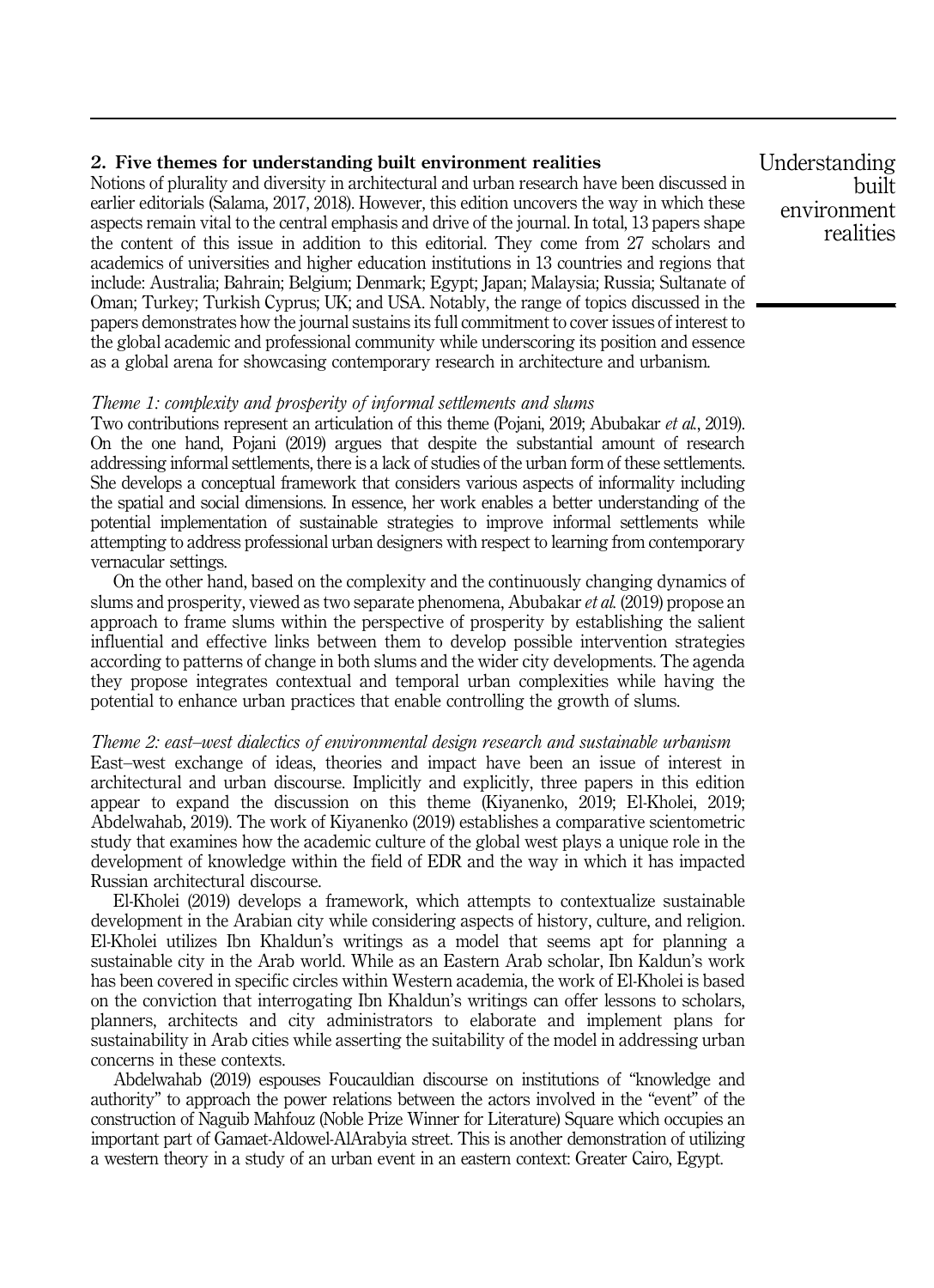#### Theme 3: educating future built environment professionals

Based on the belief that built environment education is not only and simply the imparting of knowledge and skills necessary for successful practice but it involves the development of values, ideological positions, and cultural and behavioral attitudes, four contributions are identified to articulate this theme (Ceylan and Soygenis, 2019; Sgambi et al., 2019; Sadri and Sadri, 2019; Rice, 2019). The work of Ceylan and Soygeniş (2019) establishes a case for the role of social sustainability in architectural education arguing that the social aspect of sustainability has been mostly left out of emphasis in current educational practices. Utilizing a design studio for third-year architecture students the outcomes of the student works are assessed as examples for design approaches to reflect the effects of the built environment on social sustainability. Overall, this contribution enables a holistic understanding of sustainability including its social dimensions while facilitating awareness of its importance for future architects.

Promoting students' critical thinking and creativity, Sgambi *et al.* (2019) report on an active didactic experience speaking to students of architecture at the Politecnico di Milano, Italy and the Université Catholique de Louvain, Belgium. Following a discursive framework that involves three components: the stimulus, the practice and the discussion, their work articulates active learning mechanisms and innovative methods to stimulate the study of structural engineering by students of architecture. In a different context, addressing the tools through which students acquire professional skills, the work of Sadri and Sadri (2019) introduces de-urban design studio's philosophy and the experience of employing miniature as a way of representation and as an inclusive communication medium that enables dialogical learning.

The work of Louis Rice (2019) addresses the severe lack of knowledge on whether designers of the built environment are adapting their practices to tackle the relationship between health and the urban environment. Utilizing a multi-method approach that involves systematic mapping, structured review and thematic analysis, findings of this contribution demonstrate that there are almost no requirements for the compulsory inclusion of health across institutions and agencies that have the power to implement and command the scope of architectural profession, training, education, practice or knowledge. The work of Rice calls for integrating health as a crucial dimension for designing spatial and urban environments.

#### Theme 4: grassroots research and design strategies

Principles and cases that represent the growing movement and momentum of participatory architecture and democratic design have been covered in various volumes of Archnet-IJAR over the past decade. In continuing the Journal's interest in this theme, two papers are identified to capture some of the key qualities of grassroots research and design strategies (Pasalar and Hallowell, 2019; Hjort et al., 2019).

In the context of medium-size growing urban territories in North Carolina, the work of Pasalar and Hallowell (2019) presents a bottom-up participatory process for understanding the identity of an urban district to ensure that future branding strategies stem from its community goals. Examining a recently completed grassroots endeavor used to uncover key physical, economic and cultural resources of the Southwest Raleigh district in the State of North Carolina, Pasalar and Hallowell utilize interdisciplinary methods including surveys, interviews, mapping and economic analysis to unravel the way in which residents and businesses perceive the district's identity. The study establishes strong connections between a growing economy and aspects relevant to livability including walkability, proximity, connectivity and availability of amenities and community resources. By and large, the study sets the stage for future in-depth investigations that aim to democratize architectural and planning design processes and practices in the context of growing economies.

ARCH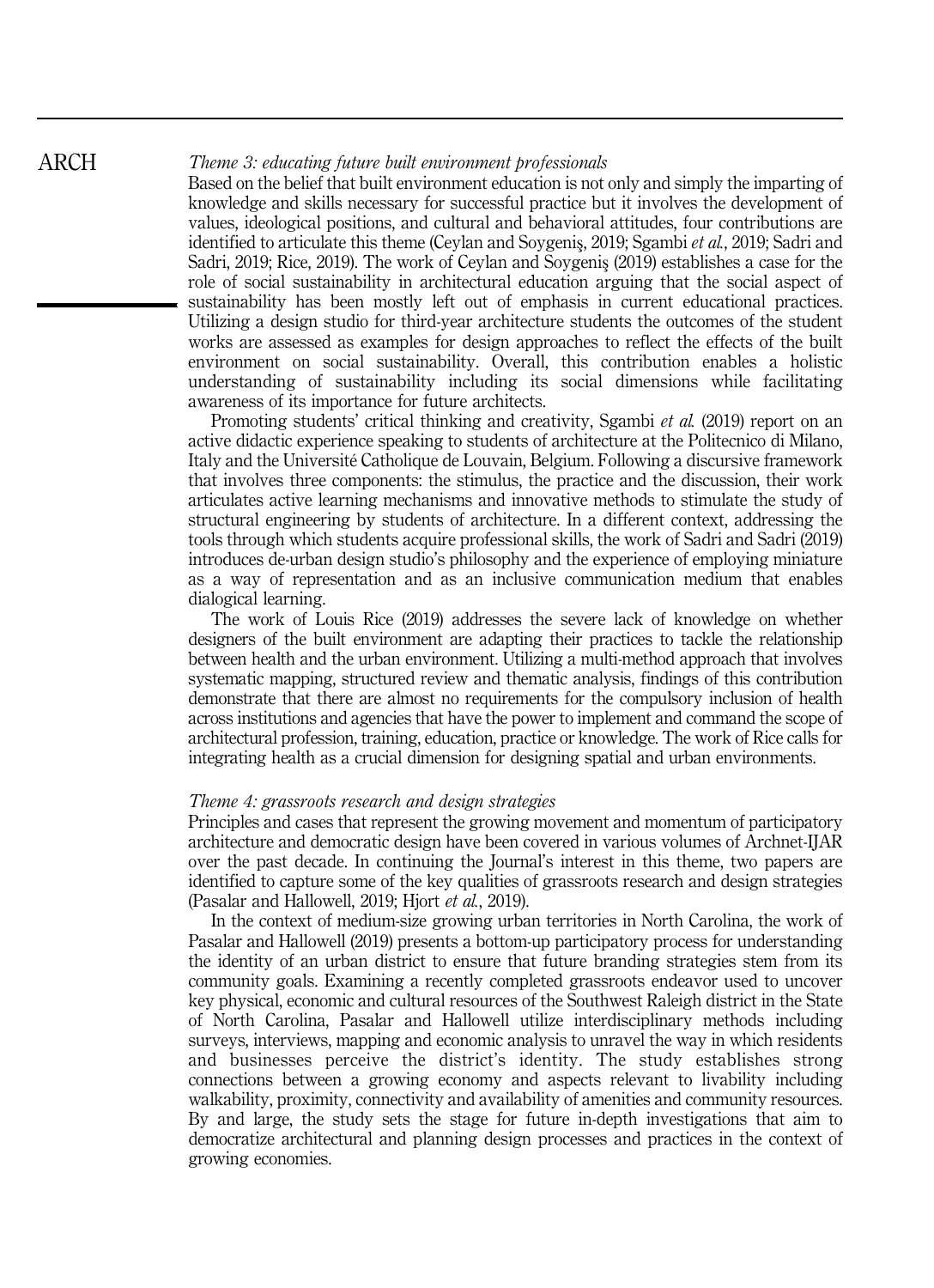Hjort *et al.* (2019) present a design strategy that engages with the systematic use of Understanding interdisciplinary knowledge through a transparent decision-making process. The development of the strategy is based on a methodological approach that utilizes elements from "knowledge to action," surveys, and a "list of value concepts." The study demonstrates how architects can import knowledge, skills and values from other disciplines such as environmental psychology and active living research to improve the decision-making process of future sport and recreation projects. While conducted in very different contexts and reacted to different tenacities, the two studies (Pasalar and Hallowell, 2019; Hjort *et al.*, 2019) demonstrate and assert the feasibility of participatory and grassroots strategies in research and design.

Theme 5: performance, perception and behavior

While this theme appears to be eclectic in nature, it captures key aspects of performance in the built environment. On the one hand, the performance of shading and efficiency in urban spaces of hot arid climate regions was a subject of an experimental study by Khudhayer et al. (2019). Their contribution introduces the shading effects as one of the primary factors that enable the restoration of thermal comfort and attract pedestrian activities. Through an assessment tool developed to calculate the shading efficiency at urban space floor level the study generates guidance to architects and urban designers on the effective configurations of the urban space with respect to shading and thus maximizing the possibility of pedestrian use. On the other hand, the performance of the spatial environment of primary schools with respect to children's perception and behavior was a subject of an empirical study conducted by Türel and Gür (2019). It examines the way in which the spatial and physical characteristics of the school's environment affect the child's spatial perception and behavior in primary schools within the context of Istanbul's Kagithane region. The results demonstrate the spatial organization and physical characteristics of primary school buildings with a structure that allows for change and transformation while contributing to the physical and cognitive development of children.

#### 3. Between conceptual frameworks and experimental fieldworks

It is postulated that the papers within this issue are instigated and developed based on conceptual frameworks or experimental fieldworks or both with the aim of uncovering various aspects of built environment reality. It should be noted however that the current utilization of the terms "conceptual framework" or "experimental fieldworks" is still not clear and is vaguely articulated.

On the one hand, the term conceptual framework has been defined in the literature from various disciplinary perspectives. Yet, the closest definition to the disciplines of architecture, urban design, and some areas within city research is that of Jabareen (2009). He defines it as "a network, or a plane, of interlinked concepts that together provide a comprehensive understanding of a phenomenon or phenomena," arguing, and rightly so, that: the concepts that constitute a conceptual framework should support one another, should articulate their respective phenomena, and should enable the establishment of a framework-specific philosophy. In this respect, any conceptual framework involves ontological dimension – the nature of reality and epistemological dimension – the way in which knowledge about that reality is acquired, recorded, and conveyed or communicated (Salama, 2019b). Whilst this is not explicitly articulated in the papers, it is tacitly embedded while generating various structured research approaches.

On the other hand, while the approaches to "experimental fieldwork" are gaining impetus in recent research endeavors, they, in their broadest sense, are still not fully exploited by researchers in architecture. In essence, they need to be expanded, and adapted from other disciplines such as social and cultural geography, to include ideas and methods for field

built environment realities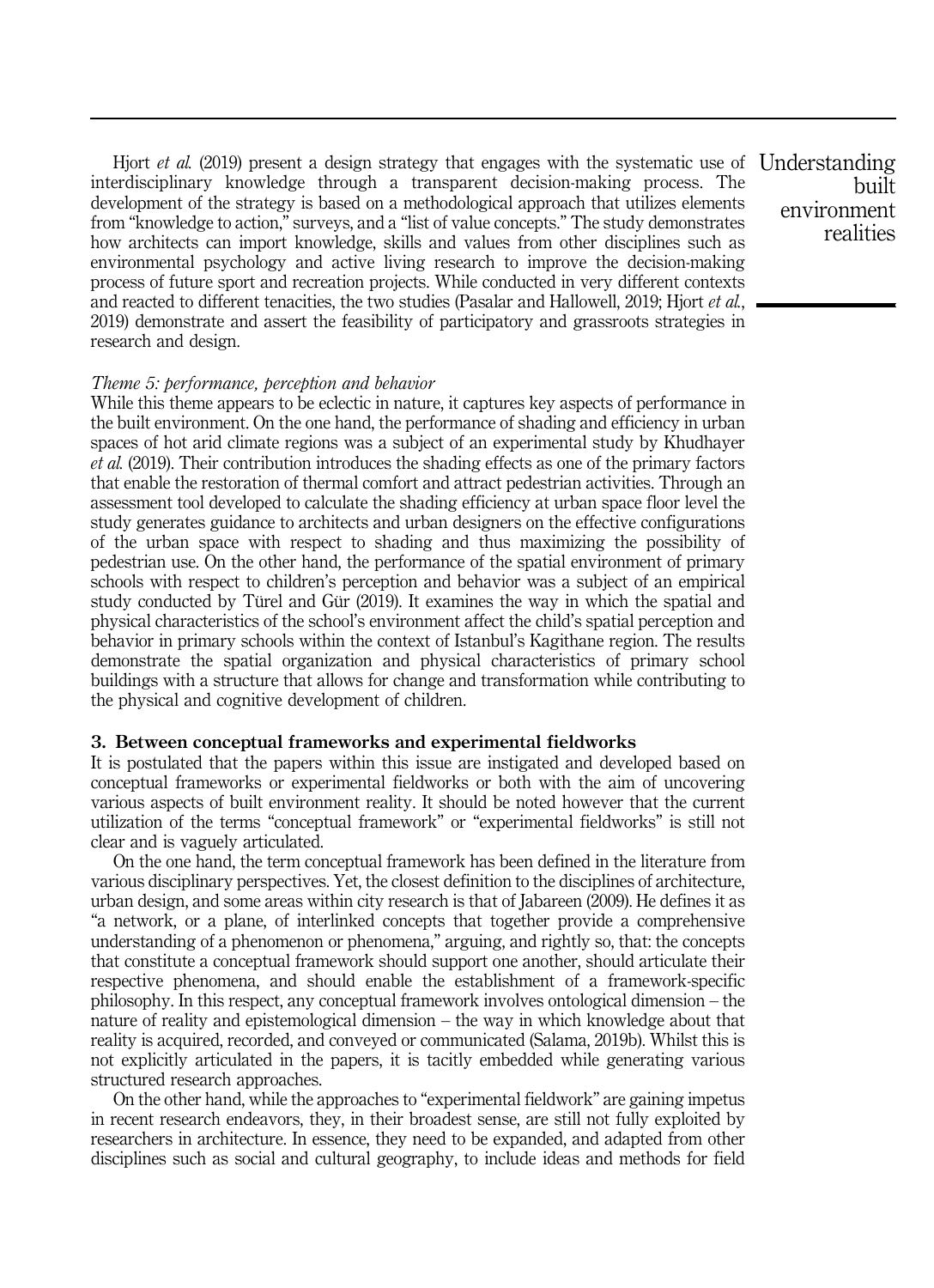ARCH

research that are presented as innovative and experimental in terms of their approaches to observation and/or description and their choice of objects and/or themes (Phillips, 2018).

Whether adopting approaches related to conceptual frameworks or experimental fieldworks, or both, the 13 peer-reviewed papers identified for this issue generate important research questions and issues that are highlighted to reveal the striking qualities of built environment realities and various characteristics of research in architecture and urbanism. The five themes instigated by the discourse within the papers include: complexity and prosperity of informal settlements and slums; east–west dialectics of EDR and sustainable urbanism; educating future built environment professionals; grassroots research and design strategies; and performance, perception and behavior. Palpably, the papers meet the fundamental requirements of architectural and urban research including rigor, logic and reason, clarity, depth and breadth of the questions and issues interrogated. In maintaining and exceeding these qualities the Archnet-IJAR team will continue to support the interested contributors working closely with them disseminate their research work in the most efficient and effective manner.

#### References

- Abdelwahab, M. (2019), "De-commemoration of an urban street in Egypt: the case of Gameat-Aldowel-Alaraby**ia straet",** Archnet-IJAR: International Journal of Architectural Research, Vol. 13 No. 2, pp. XX-X<sup>X</sup>/vailable at:<https://doi.org/10.1108/ARCH-02-2019-0042>
- Abubakar, A., Romice, O. and Salama, A.M. (2019), "Slums and prosperity: a complex, dynamic pathway of intervention", Archnet-IJAR: International Journal of Architectural Research, Vol. 13 No. 2, pp. XX-XX, available at:<https://doi.org/10.1108/ARCH-02-2019-0041>
- Ceylan, S. and Soygeniş, M.D. (2019), "A design studio experience: impacts of social sustainability", Archnet-IJAR: International Journal of Architectural Research, Vol. 13 No. 2, pp. XX-XX, available at:<https://doi.org/10.1108/ARCH-02-2019-0034>
- El-Kholei, A.O. (2019), "Ibn Khaldun's 'ilm al 'umran: a model for planning the sustainable city in the Arab region", Archnet-IJAR: International Journal of Architectural Research, Vol. 13 No. 2, pp. XX-XX, available at:<https://doi.org/10.1108/ARCH-01-2019-0004>
- Hjort, M., Mike Martin, W. and Troelsen, J. (2019), "Planning of sport and recreational facilities informed by interdisciplinary knowledge: an attempt to make a systematic and transparent design strategy", Archnet-IJAR: International Journal of Architectural Research, Vol. 13 No. 2, pp. XX-XX, available at:<https://doi.org/10.1108/ARCH-11-2018-0002>
- Jabareen, Y. (2009), "Building a conceptual framework: philosophy, definitions, and procedure", International Journal of Qualitative Methods, Vol. 8 No. 4, pp. 49-62.
- Khudhayer, W.A., Shaaban, A.K. and Abdul Sukor, N.S. (2019), "Optimization of the shading efficiency in the urban spaces in hot arid climate regions", Archnet-IJAR: International Journal of Architectural Research, Vol. 13 No. 2, pp. XX-XX, available at: [https://doi.org/](https://doi.org/10.1108/ARCH-12-2018-0038) [10.1108/ARCH-12-2018-0038](https://doi.org/10.1108/ARCH-12-2018-0038)
- Kiyanenko, K. (2019), "Environmental design research in Russian architecture: Western roots and national forms of existence", Archnet-IJAR: International Journal of Architectural Research, Vol. 13 No. 2, pp. XX-XX, available at:<https://doi.org/10.1108/ARCH-03-2019-0048>
- Pasalar, C. and Hallowell (2019), "A grassroots research approach for branding urban districts", Archnet-IJAR: International Journal of Architectural Research, Vol. 13 No. 2, pp. XX-XX, available at:<https://doi.org/10.1108/ARCH-03-2019-0047>
- Phillips, R. (2018), "Georges Perec's experimental fieldwork; perecquian fieldwork", Social and Cultural Geography, Vol. 19 No. 2, pp. 171-191, doi: 10.1080/14649365.2016.1266027.
- Pojani, D. (2019), "The self-built city: theorizing urban design of informal settlements", Archnet-IJAR: International Journal of Architectural Research, Vol. 13 No. 2, pp. XX-XX, available at: [https://](https://doi.org/10.1108/ARCH-11-2018-0004) [doi.org/10.1108/ARCH-11-2018-0004](https://doi.org/10.1108/ARCH-11-2018-0004)